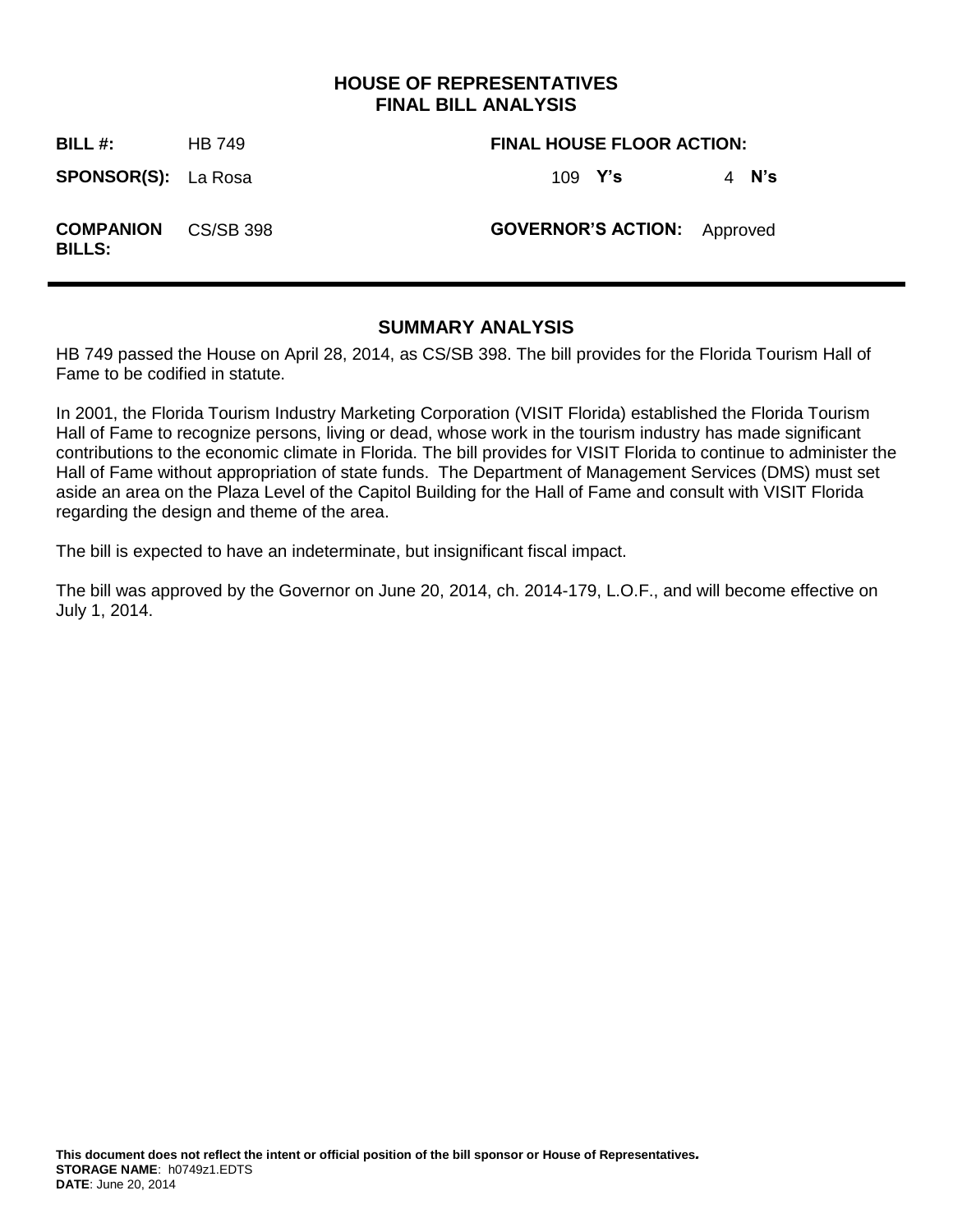# **I. SUBSTANTIVE INFORMATION**

## A. EFFECT OF CHANGES:

### **Present Situation**

### VISIT Florida

VISIT Florida is a direct-support organization of Enterprise Florida, Inc. (EFI), and is a not for profit corporation. VISIT Florida is organized and operated exclusively to request, receive, hold, invest, and administer property, and to manage and make expenditures for the operation of the activities, services, functions, and programs of this state that relate to the statewide, national, and international promotion and marketing of tourism.<sup>1</sup> The corporation's board of directors is composed of 31 tourism industryrelated members who are appointed by EFI.<sup>2</sup>

#### Tourism Hall of Fame

According to VISIT Florida,<sup>3</sup> individuals have been chosen annually since 2001 to be inducted into the Florida Tourism Hall of Fame. The honor recognizes "contemporary and historic figures whose vision, creativity and drive have had a positive and significant impact on the development of Florida as a desirable visitor destination."<sup>4</sup> In 2001, eight individuals were inducted into the Florida Tourism Hall of Fame "Founders Club," including Walt Disney and Henry Flagler. Since 2001, 30 additional individuals have been inducted into the Florida Tourism Hall of Fame.

#### Tourism in Florida

In year 2012-2013, the Florida tourism industry made substantial contributions to the state's economy and labor market. The industry welcomed 91.5 million out-of-state and international visitors who spent \$71.8 billion. Florida tourism directly employed 1,087,700 Floridians. The tourism industry invested \$18.7 million in VISIT Florida co-op programs to promote the state as a tourism destination worldwide.<sup>5</sup>

#### Halls of Fame – Capitol Complex

Other Florida Halls of Fame displayed in the Capitol include:

- $\bullet$  the Florida Women's Hall of Fame: $6$
- $\bullet$  the Florida Veterans' Hall of Fame:<sup>7</sup>
- $\bullet$  the Florida Artists Hall of Fame; $^8$  and
- $\bullet$  the Florida Civil Rights Hall of Fame. $^9$

#### **Effect of Proposed Changes**

This bill creates s. 265.004, F.S., establishing the Florida Tourism Hall of Fame to recognize persons, living or dead, whose work in the tourism industry has made significant contributions to the economic climate in Florida. VISIT Florida will administer the Florida Tourism Hall of Fame without appropriation of state funds. DMS must set aside an area on the Plaza Level of the Capitol Building for the Florida Tourism Hall of Fame and consult with VISIT Florida regarding the design and theme of the area.

 $\overline{a}$ 

<sup>1</sup> Section 288.1226 (2), F.S.

 $2$  Section 288.1226 (4), F.S.

<sup>&</sup>lt;sup>3</sup> VISIT Florida is the fictitious name for the Florida Tourism Industry Marketing Corporation. See s. 288.1226(5)(c), F.S.

<sup>&</sup>lt;sup>4</sup> VISIT Florida website[, http://visitflorida.org/awards-honorees/florida-tourism-hall-of-fame/](http://visitflorida.org/awards-honorees/florida-tourism-hall-of-fame/) (last visited February 20, 2014).

<sup>&</sup>lt;sup>5</sup> VISIT Florida 2012-2013 Annual Report, pg. 24, available at [http://visitflorida.org/media/4722/yearinreview2013.pdf.](http://visitflorida.org/media/4722/yearinreview2013.pdf)

 $6$  Section 265.001, F.S.

<sup>7</sup> Section 265.003, F.S.

<sup>8</sup> Section 265.2865, F.S.

<sup>&</sup>lt;sup>9</sup> Section 760.065, F.S.